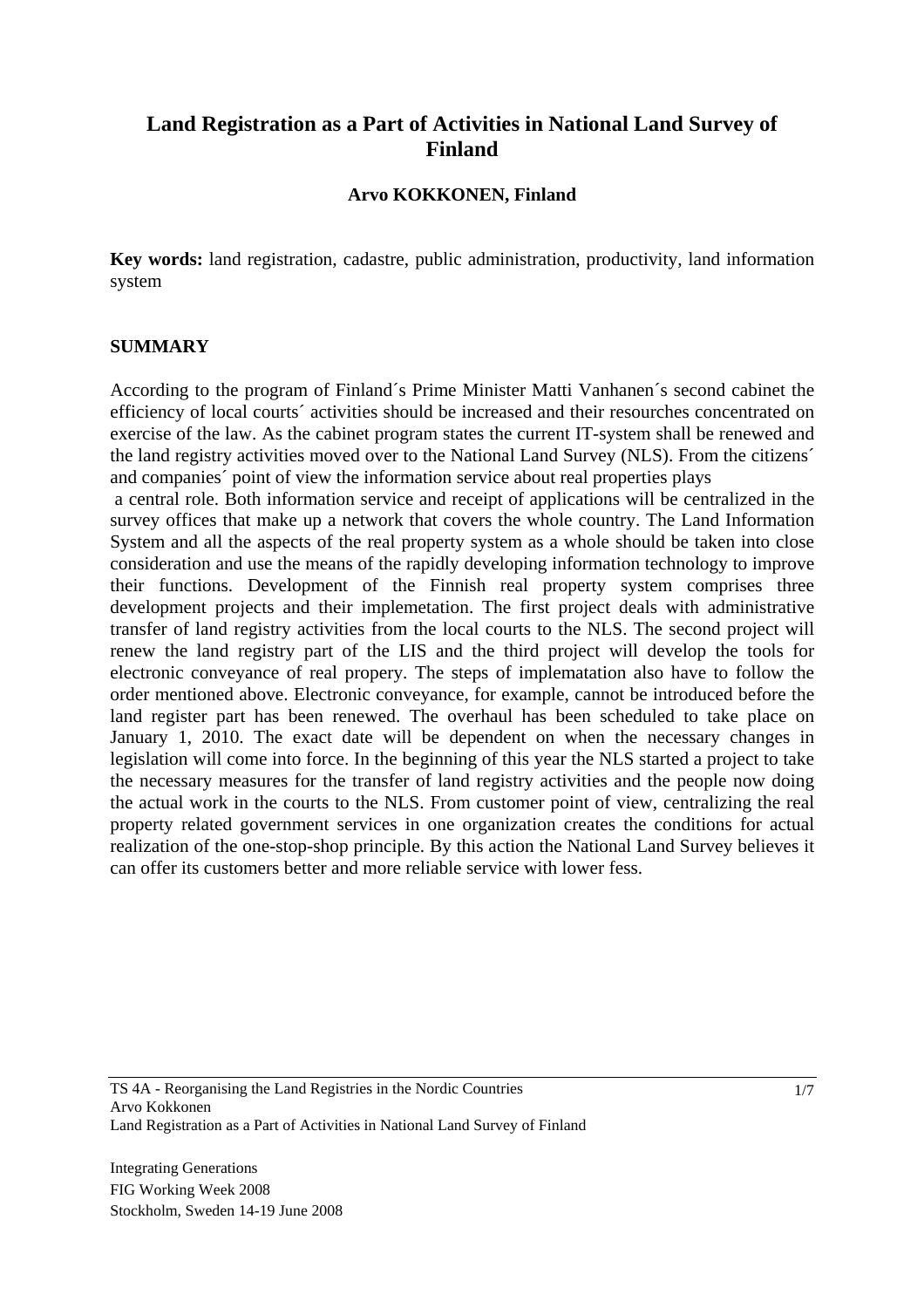# **Land Registration as a Part of Activities in National Land Survey of Finland**

## **Arvo KOKKONEN, Finland**

### **1. GENERAL DEVELOPMENT NEEDS IN PUBLIC ADMINISTRATION**

The objectives of Prime Minister Matti Vanhanen's second cabinet include securing a sound basis for economic growth, employment and the welfare society. The number of working-age workforce is decreasing and the global economic development poses new challenges. From the beginning of next decade the yearly attrition of employees will be 11 000 to 12 000 more compared to the size of the next age group reaching the working age. The government seeks to fully use the work input of working age employees, to considerably improve the productivity and quality of work in workplaces over the next few decades and to improve the growth willingness of entrepreneurs and enterprises. In order to secure adequate economic growth, not only the favourable development of productivity in general but also the improvement of labour productivity is of primary importance. The Government Programme suggests that improving the quality of working life and working organizations could be used to increase labour productivity. An example of such a project is the Finnish Workplace Development Programme (Tykes) set for six years (2004 to 2009).

The Government Programme launched some of the major administrative development projects in central and regional administration. In public administration, changes in administrative branches that became effective on 1 January 2008 have been carried out. Changes affecting regional government will become effective by year 2010. In addition the Government continues to reassign transferable executive duties to regional administration. The development of central administration aims to rearrange administrative structures appropriately in order to support the wellbeing of the population and the national competitiveness of Finland and to enable the production of economic and customer-oriented services of good quality. The object of the development project is to allow the central administration to focus on its core tasks. Regional administration will be reorganised to clarify the division of duties between different regional authorities and to eliminate overlapping operations, to harmonize regional divisions, to significantly reduce the number of administrative staff and to reorganize the duties of state provincial offices. The idea of reassigning duties to regional administration is to obtain a more equal division of workplaces in different parts of the country. The targeted number of workplaces to be transferred outside the metropolitan area is 4 000 to 8 000; the plan should be ready by 2011 and implemented in 2015.

The productivity of public service production aims to curb the growth of public expenditure and to increase labour productivity. The benefits of productivity must be systematically allocated. The Government's productivity programme continues. The object is to reduce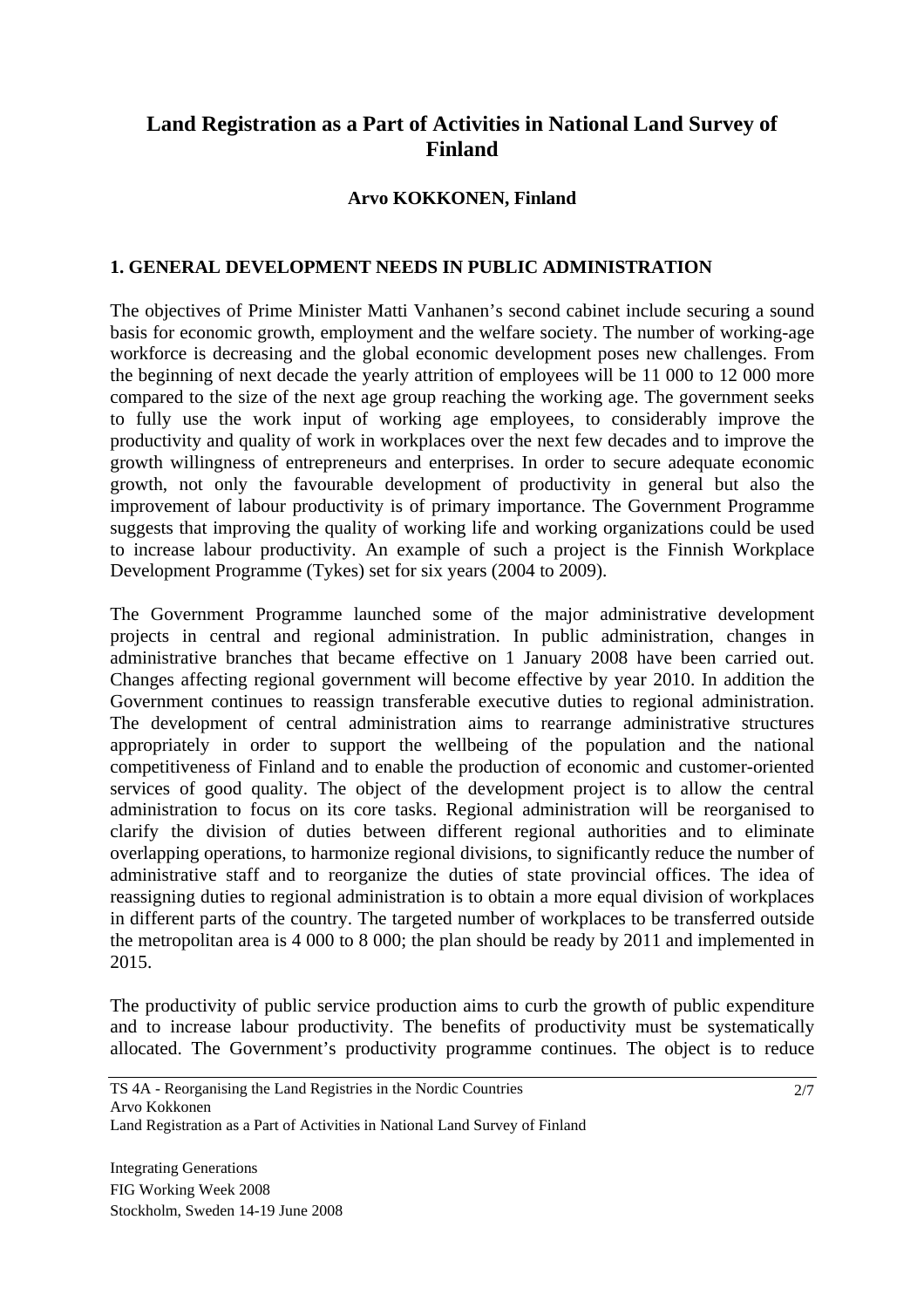workforce by approximately 9 600 man-years during the frame period and to introduce new productivity measures, which starting at the end of the frame period will result in the reduction of approximately 4 800 man-years. Prime Minister Vanhanen's cabinet will decide upon the measures in the frame decision in spring 2008.

In accordance with the Government Programme of Prime Minister Matti Vanhanen's second cabinet the efficiency of district courts will be enhanced and resources will be allocated to law enforcement duties. The legal protection policy aims to maintain the focus in legal proceedings at district courts so that most of their decisions remain final. At district courts resources are focused on extensive civil and criminal cases requiring legal expertise and consideration. By easing the proceedings when handling undisputed demands for payment, property registrations and other simple and routine issues, resources can be used for handling more demanding and time-consuming issues. According to the Government Programme the property registration system will be renewed and the related duties assumed by the National Land Survey of Finland.

As for citizens and entreprises the property information service plays an important part. Information service and application issues will be concentrated to the District Survey Offices, which have an extensive agency network. The cadastral system must be developed rapidly using the means provided by current information technology. It has been estimated that improvements can best be carried out if the operation remains within a unified organization and is handled by authorities specialized in maintaining and developing registers/cadastres in the field. The registration proceedings and information services can be improved. Currently the legal security and the level of legal expertise are of high quality and the aim is to maintain the same standard after the transfer.

# **2. SOLUTIONS IN OTHER NORDIC COUNTRIES**

In all Nordic countries the property registration systems and specifically the organization thereof have undergone changes in recent years. Unprejudiced and extensive changes have been carried out in the Nordic countries. The need for change has been similar and simultaneous. The other Nordic countries have therefore also had to make similar choices to Finland. Compared with a long coherent tradition the solutions may be considered to be radical. Then again, the changes follow a similar pattern. Likewise the reasons for change and the objectives set are very much alike. Most important features include centralization and transferring the registration issues to be handled by the survey administration. In all Nordic countries the lower court network has been renewed simultaneously. Registration has been eliminated or is being eliminated from the lower courts and at the same time the number of lower courts is reduced.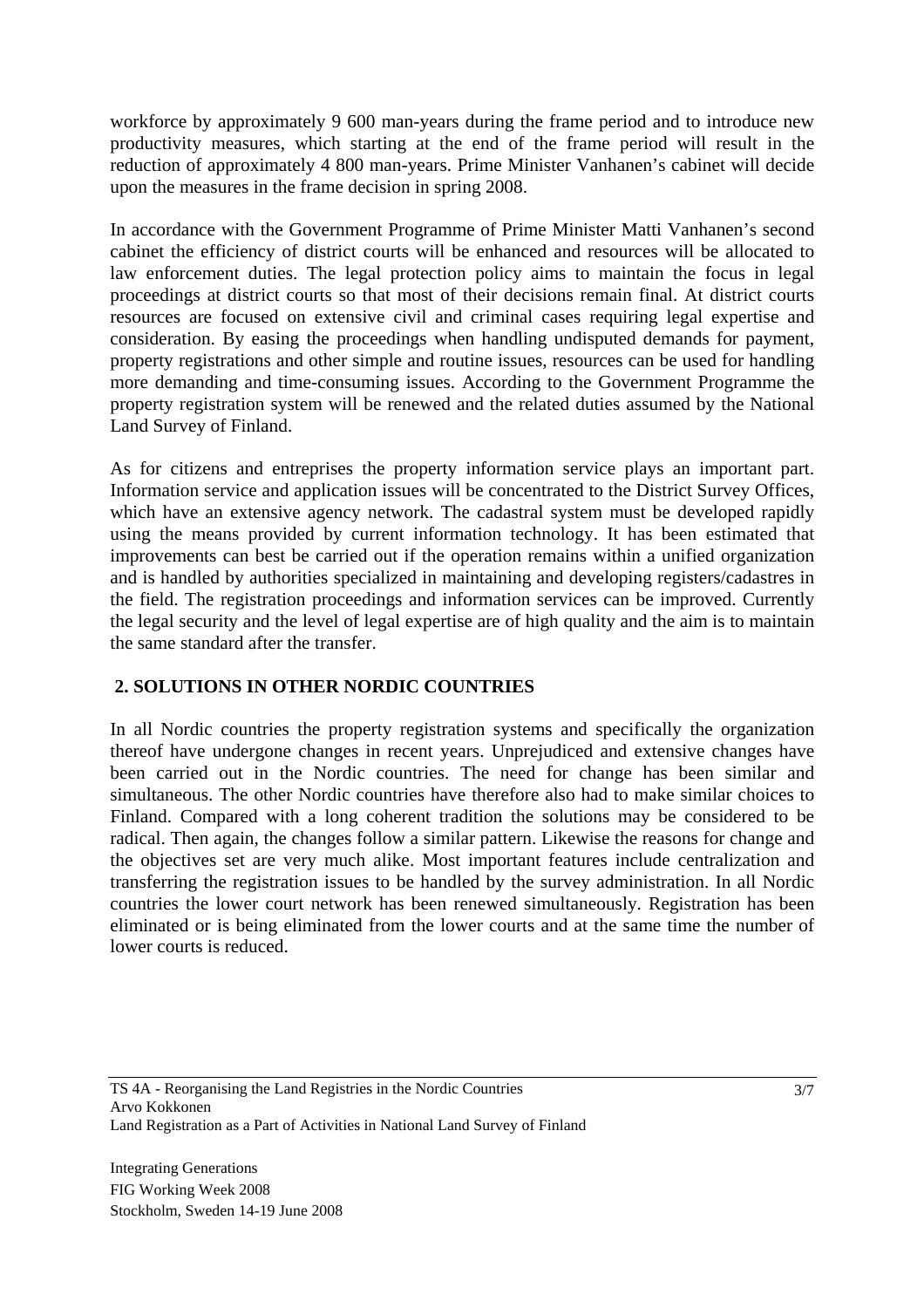## **3. IMPLEMENTATION OF THE RENEWAL OF THE FINNISH CADASTRAL AND REGISTRATION SYSTEM IN THE NATIONAL LAND SURVEY**

The Government Programme of Prime Minister Matti Vanhanen's second cabinet has unambiguously committed itself to develop the Finnish cadastral system and to entrust the registration issues to the NLS. When we talk about renewals affecting the cadastral system, three different development tasks and the implementation thereof have to be distinguished. Firstly, the administrative transfer of registrations from district courts to the NLS, secondly the renewal of the registration part included in the land information system and thirdly the development of Internet-based property exchange.

The registration part of the land information system was renewed in 2003-2005 after an extensive collaboration process with municipalities maintaining cadastral registers, the Ministry of Justice and the NLS. As a result a new unified cadastral register that covers the whole country was introduced on 1 June 2005. Both municipalities and District Survey Offices update the cadastre. At the same time the renewed information services were introduced, whereof the most important one was to provide customers with the required property location information through the information service. In additrion the search for data was made possible using a map user interface. At that time the registration part of the land information system was left unchanged, as a decision on a possible administrative transfer concerning registrations was expected. A need to renew the somewhat outdated registration system was then already known. The data system solution of the registration part in the land information system goes back to 1980's and it is separated from the cadastral register. The cadastral register has to be copied to the registration system on a daily basis in order for the separate solution to function. Double maintenance of data means overlapping administration and may cause reliability problems. The Act on the Land Information System and Related Information Service came into effect on 1 January 2003 and the agency responsible for the administration of the system is the NLS.

A committee appointed by the Ministry of Justice has studied and defined Internet-based property exchange in its committee report KM 2006:1. The development of Internet-based property exchange is of primary importance when revising registration. The issue is currently discussed all over Western Europe. Assimilating the Internet-based register of registrations (land and encumbrance register), the cadastral register and the land information system created the basis for a unified and nation-wide information system. An essential feature in the European Internet-based property exchange systems that are being planned is that they are provided with an immediate connection to digital registers. In other words converting the registers into digital mode will be an intermediate phase while transferring to digital exchange. It is obvious that combining the register of registrations and the cadastral register creates far better prerequisites for Internet-based property exchange than separate registers. The registration procedure can be automated significantly. It is not merely a question of registrations in real-time so that proceedings can be started immediately or registration authorities are able to handle the application digitally as suggested by the committee that studied Internet-based exchange; instead the procedure can be arraged in such a manner that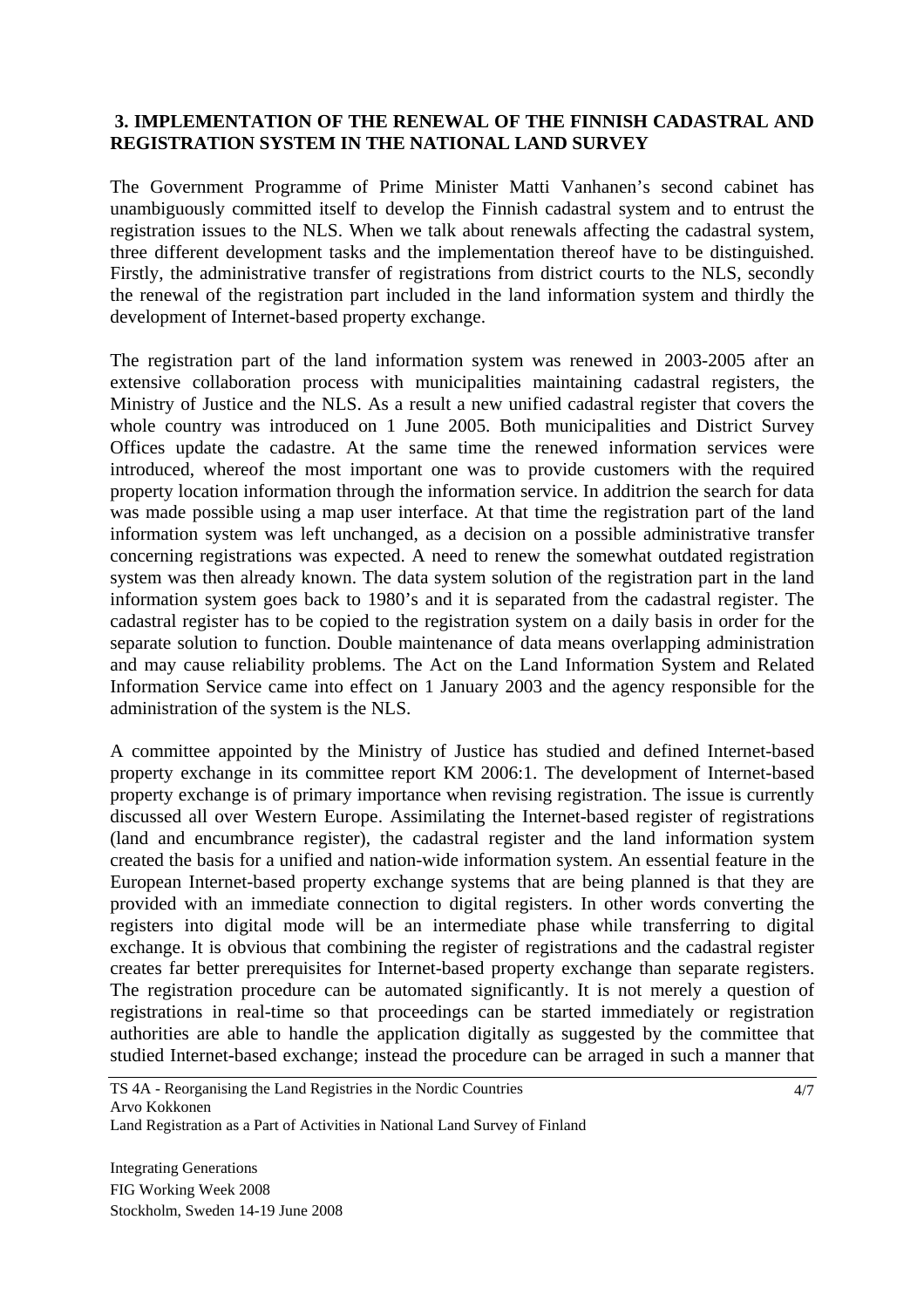the application immediately and automatically results in a registaration without a separate investigation provided by the registaration authorities.

In the beginning of this year the NLS started to implement the two development projects mentioned above by establishing what is known as a requirement development project, defining the requirements which are to be carried out in the coming system/s. The development of the information systems is scheduled to be such that the new registration part of the land information system can be introduced at the end of 2012 and thereafter the Internet-based property exchange sytem. The process proceeds in such a manner that the Internet-based property exchange system cannot be introduced before the renewal of the registration part is completed. Whether the Internet-based property exchange system will be introduced in stages or in parts becomes clear as the development project proceeds. However, it should be noted that an entirely new property exchange system including new operational processes is being created, whereas the registration part is merely being renewed using the latest information technology to meet present requirements.

The transfer of registration issues from the district courts to the NLS has preliminary been scheduled to take place on 1 January 2010. The date has been approven in a joint coordination working group for the Ministry of Justice and the Ministry of Agriculture and Forestry. The final date of the transfer depends on when the legislative changes will become effective. The following essential principles have preliminary been defined for the implementation of the transfer plan while compiling the plan for transferring registration issues:

The entire operation of the NLS is organized on the basis of customer-oriented core processes. The registration duties will be integrated as a part of this totality of core processes. A new core process will be established in the NLS, i.e. the core process for registration issues. Each core process has an owner, who is responsible for guiding the process together with a nation-wide core process team. The core process is in charge of uniform approaches, instructions, training, support, measurement and development.

The forum for registration issues is the District Survey Office closest to the location of the properties, which also handles and solves the registrations. At present, the NLS has 13 District Survey Offices and agencies in 35 different places.

Legal support is arranged by establishing an adequate number of new positions in the District Survey Offices. The lawyers will be available to all District Survey Office's agencies and will support the solutions made by the registration staff of the agency and will resolve himself the most difficult and broad issues which are open to interpretations.

Nowadays lawyers (notaries) serving their court trainee period at district courts take part in handling and solving registration issues as a part of their training. Presently the Ministry of Justice is conducting a survey on how to improve the court training in the future. The transfer of registration duties to the NLS is planned without shifting the notaries to the NLS to train solving registrations.

Land Registration as a Part of Activities in National Land Survey of Finland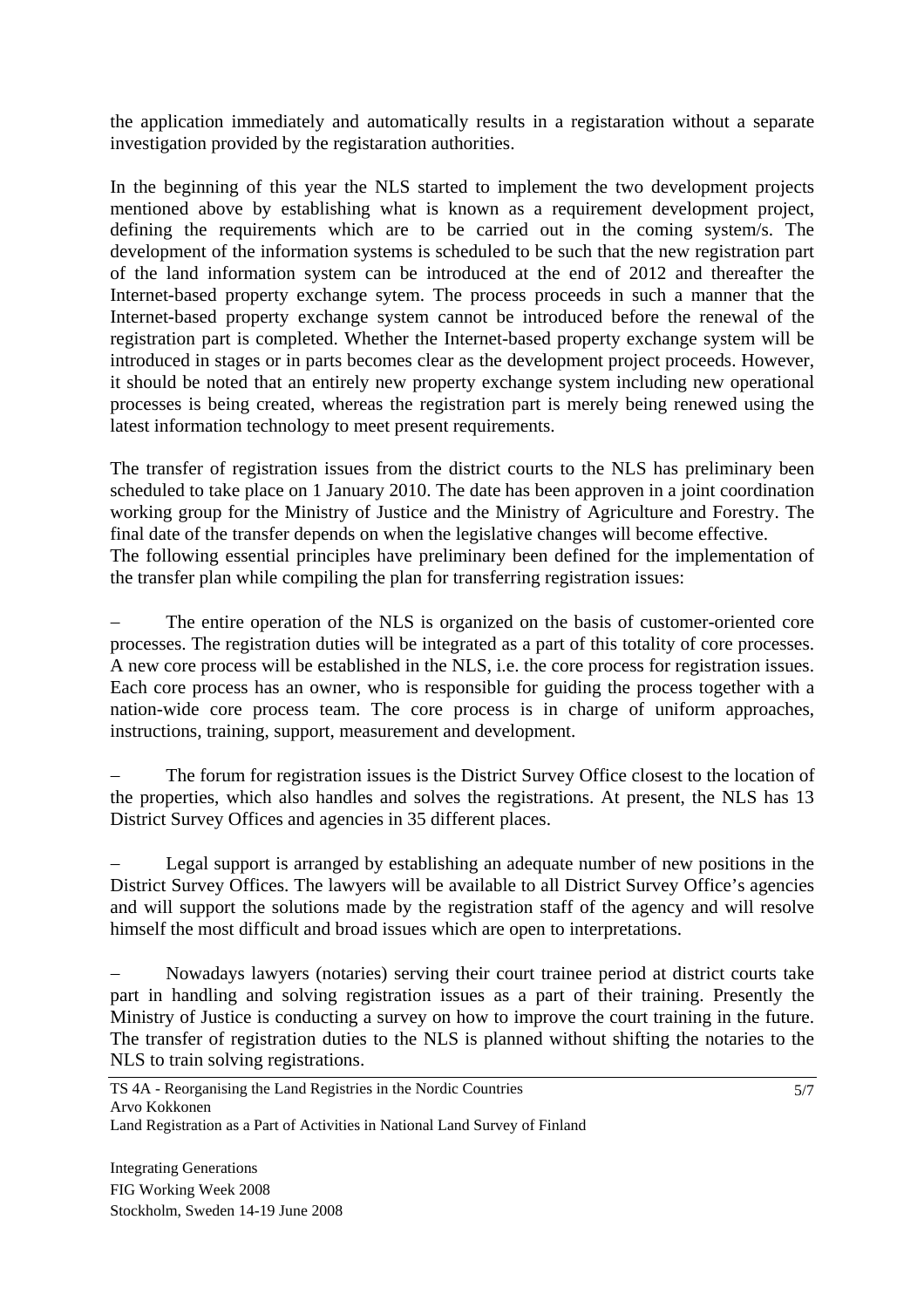The current data system for land and encumbrance register will still be used for registration issues after the transfer. The user support is secured during the transfer.

The Government's productivity programme will be taken into account when planning and implementing the transfer.

The project for implementing the transfer of registration issues (KIRSI) carries out the measures which have been recognized and found to be necessary for the plan in order to realize the transfer of registrations without any disturbance. All necessary duties will be carried out in five sub-projects. First, the legislative sub-project prepares all legislative changes, which have to be implemented in order to enable the transfer of duties. In the second phase the sub-project comprising process, archive and economic affairs attends to defining for instance the new core process and takes care of economic affairs, pricing and duties relating to archiving. Thirdly the sub-project for staff, premises and customer service arrangements attends to matters associated with planning and implementing personnel management as well as arranging premises and customer service. Fouthly the sub-project for data administration is responsible for data systems and the faultless operation thereof not only during but also after the transfer. Finally the fifth step is the sub-project for communications that makes sure that all parties are constantly informed about the progress of the project and that the customers are aware of the occurring change.

## **4. CONCLUSION**

The renewal of the cadastral system is included in the development of public administration. An efficient and reliable cadastral system allows creating a solid basis for increasing productivity and employment and for improving the wellbeing of citizens. Three significant development projects have been initiated as a part of the project to renew the cadastral system. After the implementation of these projects the Finnish cadastral system will be at an entire new level. The development projects are all large and require good and smooth cooperation not only of the different administrative branches but also a new kind of partnership between the public and private sector. However, we must simultaneously make sure that the current system operates reliably so as to be able to serve our customers and citizens during the development. So far the cooperation between the parties has been successful.